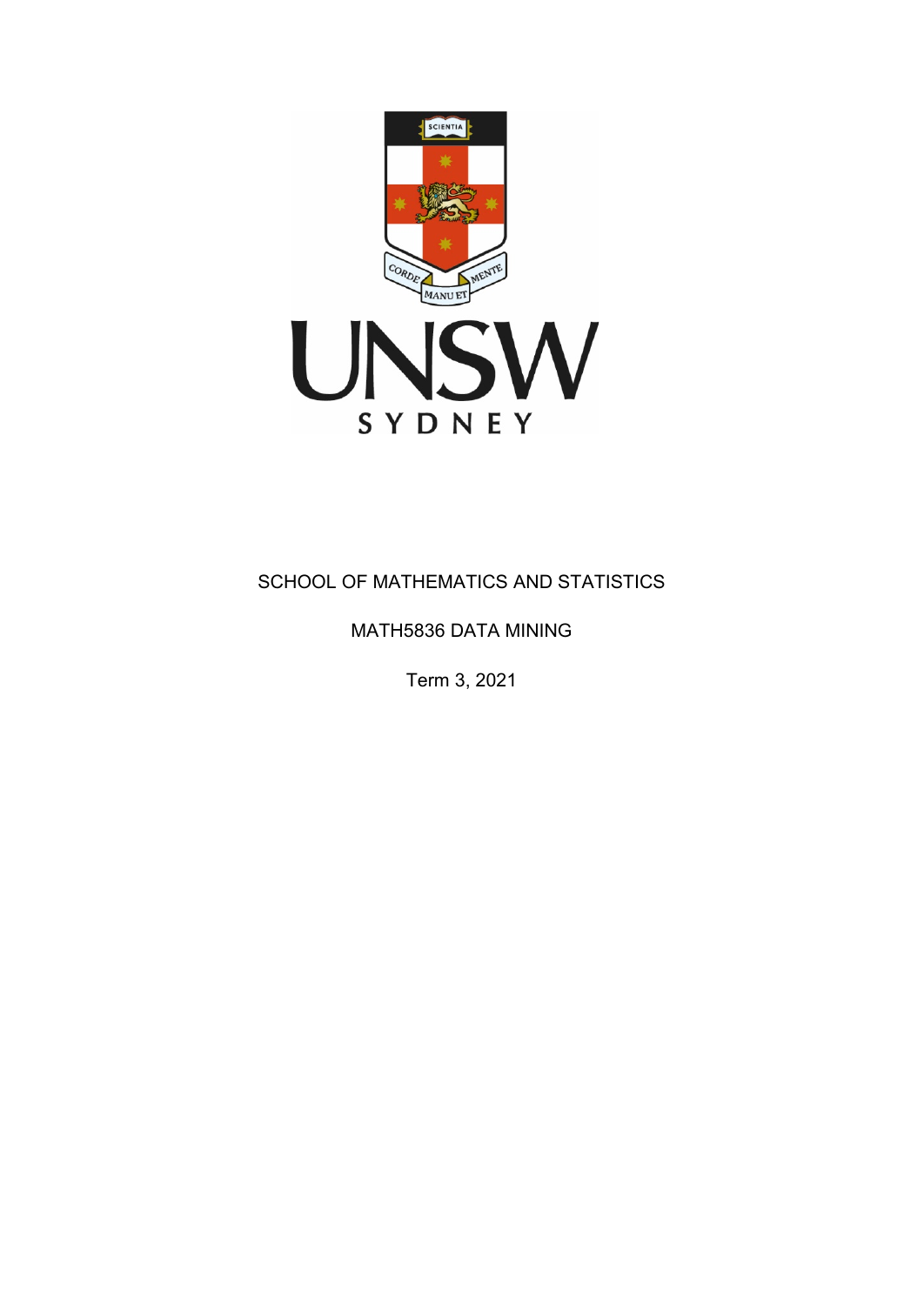**Course Instructor:** Dr Rohitash Chandra, Office: RC-4110 **Email:** [rohitash.chandra@unsw.edu.au](mailto:rohitash.chandra@unsw.edu.au)

**2021 Units of Credit:** 6, Complementary Courses: MATH5855; MATH5856; COMP9417

**Prerequisites:** A prerequisite for this course is MATH2801/2901. A recommended prerequisite is MATH2831/2931 (Higher Linear Models). If you have not done the recommended prerequisite courses, make sure that you know sufficient statistical theory, can integrate and differentiate, and have competency in at least a programming language such as R or Python.

**Delivery Mode:** The course features 4 hours of lectures per week with blended tutorial sessions that focus on practical (programming) examples. Tuesday 5-7 pm, Wednesday 7-9 pm, Trimester 3, 2021. The lectures will be given online, and a recording will also be provided.

**Administrative Contacts:** Please visit the School of Mathematics and Statistics website for a range of information on School Policies, Forms and Help for Students.

**For information on Courses, please go to "Current Students" and either Undergraduate and/or Postgraduate", Course Homepage" for information on all course offerings,**

**The "Student Notice Board" can be located by going to the "Current Students" page; Notices are posted regularly for your information here. Please familiarise yourself with the information found in these locations. The school web page is:<https://www.maths.unsw.edu.au/>**

**If you cannot find the answer to your queries on the web you are welcome to contact the Student Services Office directly.**

**By email: Postgraduate [pg.mathsstats@unsw.edu.au](mailto:pg.mathsstats@unsw.edu.au) By phone: 9385 7053**

**Should we need to contact you, we will use your official UNSW email address of in the first instance. It is your responsibility to regularly check your university email account. Please state your student number in all emails.**

### **DESCRIPTION**

Increasingly, organisations need to analyse enormous data sets to determine useful structures in them. In response to this, a range of statistical and machine learning methods have been developed in recent times. This course covers the key techniques in data mining and machine learning with theoretical background and applications. The topics include methods such as linear and logistic regression, neural networks, Bayesian neural networks, clustering and dimensionality reduction, ensemble learning, and an introduction to deep learning. Emerging machine learning tools and libraries are used to illustrate the methods in programming environments that includes Python and R.

#### RATIONALE

New ideas and skills are introduced and demonstrated in lectures and through the recommended reading of supplementary material such as research papers, then students develop these skills by applying them to specific tasks in assessments. We believe that effective learning is best supported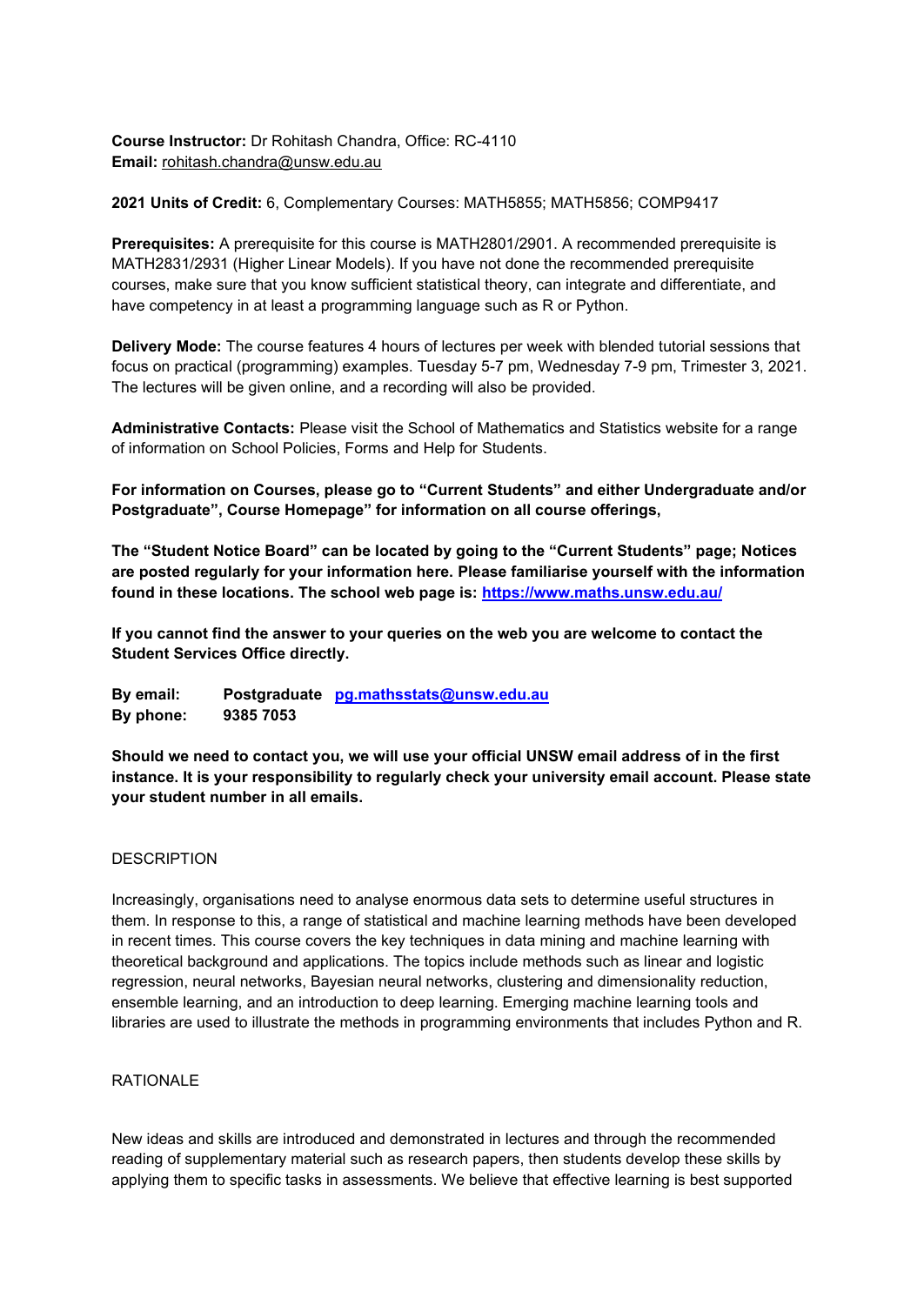by a climate of inquiry, in which students are actively engaged in the learning process. Hence this course is structured with a strong emphasis on problem-solving tasks. Students are expected to devote the majority of their class and study time to solving such tasks. New ideas and skills are first introduced and demonstrated in lectures, and then students develop these skills by applying them to specific tasks in assessments. This course has a major focus on research, inquiry and analytical thinking as well as information literacy. We will also explore capacity and motivation for intellectual development through the solution of both simple and complex mathematical models of problems arising in finance, economics and engineering, and the interpretation and communication of the results.

### AIM

This course is expected to give students an understanding of the fundamentals of machine learning and the basics of data mining, which is essential for anyone contemplating a career as a professional statistician or data analyst in industries reliant upon such expertise. The student should develop a working knowledge of the statistical and theoretical underpinnings of the topics covered. Given this fundamental statistical understanding of these methodologies, this will allow the student to utilise these techniques with confidence on real-world data sets and scenarios. As such the student is expected to develop applied working knowledge of the methodologies covered, largely through practical applications. In addition, students will undertake additional reading of a collection of associated research papers in each topic, to further add context to the methodologies presented during the course. This will enhance the student's ability to utilise these techniques to solve real-world problems. It is stressed that this course is aimed at fundamental statistical properties of these methods, it is not a course on the application of computer software.

## ASSESSMENT

- 1. **Assessment 1** (5%, Week 2: Duration of 24 hours)
- 2. **Assessment 2** (20%, Week 5: Duration of 24 hours)
- 3. **Assessment 3 - Project:** (25%, Deadline: Friday, 10 pm, Week 10)
- 4. **Assessment 4 - Final Exam** (50%, Duration of 3 hours)

Note that Python is the designated language for the course and minimum support on R will be given. You can submit the assessments in either R or Python. You need to get a 40% minimum in the final exam to pass the course; i.e if the final exam has a total of 100 marks, you will need to get at least 40/100 to pass the course.

### **SCHEDULE**

- 1. Week 0 Python and R Tutorials (no Lectures)
- 2. Week 1 Data Processing and Introduction to Data mining
- 3. Week 2 Logistic Regression and Evaluation
- 4. Week 3 Intro to Neural Networks
- 5. Week 4 Advances in Neural Networks
- 6. Week 5 Bayesian Neural Networks
- 7. Week 6 Break (no Lectures)
- 8. Week 7 Trees and Forests
- 9. Week 8 Ensemble Learning
- 10. Week 9 Unsupervised Learning and Dimensionality Reduction
- 11. Week 10 Emerging Topics in Data Mining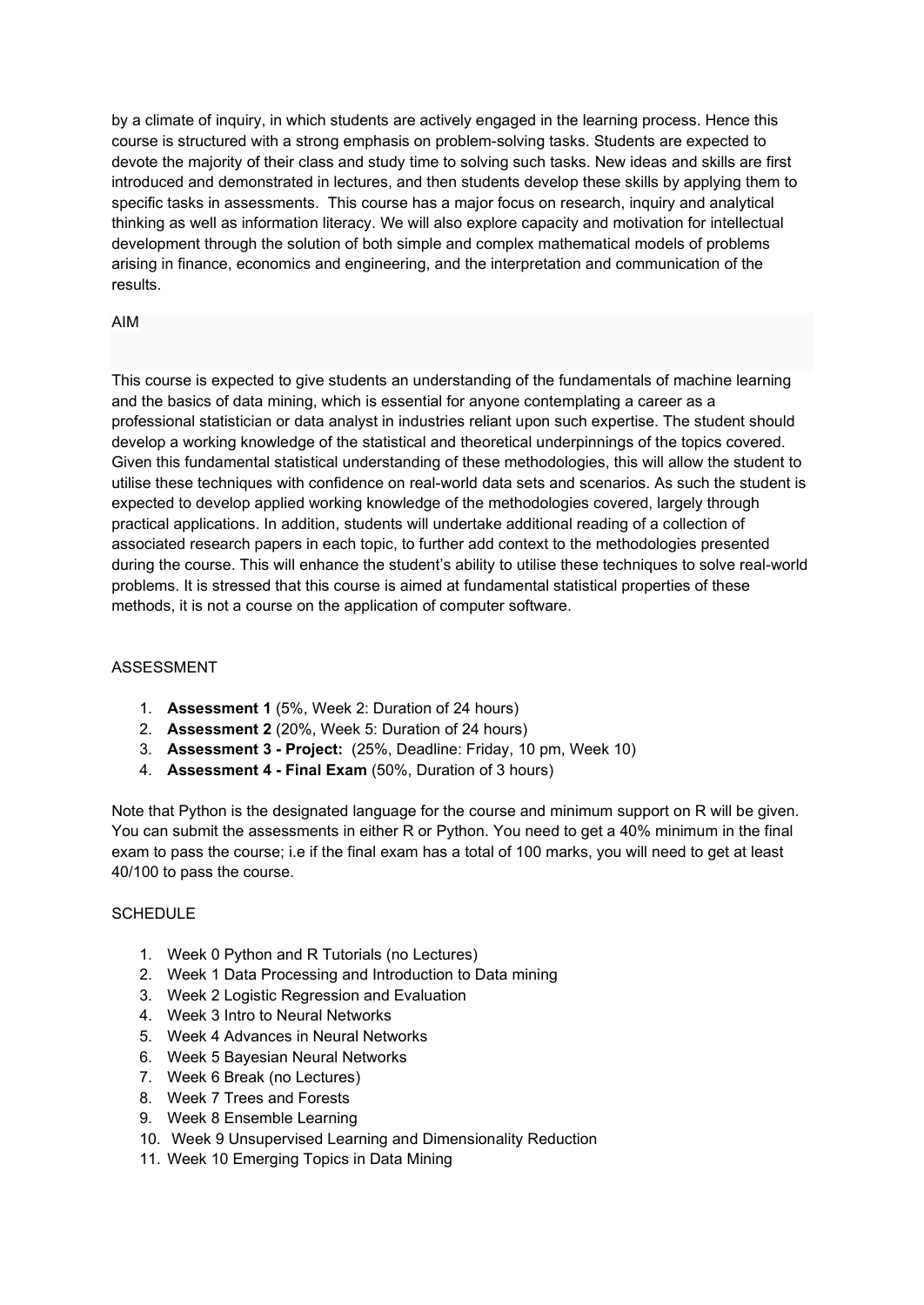### LEARNING OUTCOMES

- 1. Demonstrate an understanding of the fundamentals of machine learning and basics of data mining.
- 2. Demonstrate a working knowledge of the statistical and theoretical underpinnings of the methods.
- 3. Demonstrate an applied working knowledge of the methodologies covered with practical assignments.
- 4. Develop models for solving data mining problems that include clustering, regression, and classification.
- 5. Build models and apply them to real-world data sets and use evaluation metrics to compare their performance.

### LATE SUBMISSION

Assessment 1, 2 and 4: No late submission accepted (apply for special consideration in special cases)

Assessment 3: A late penalty of 10% of the awarded mark will be applied per day. Any assessment task submitted 5 or more days late will be given zero.

### RECOMMENDED BOOK

1. Géron. A, 2019, Hands-on Machine Learning with Scikit-Learn, Keras, and TensorFlow: concepts, tools, and techniques to build intelligent systems, O'Reilly, second edition: <https://www.bookshop.unsw.edu.au/details.cgi?ITEMNO=9781492032649>(a copy would be handy but not required)

### EXTRA READING MATERIALS (optional)

- 2. Mitchell. Tom, 1997, Machine Learning, McGraw-Hill. (additional textbook for reference): <https://www.amazon.com.au/Machine-Learning-Thomas-Mitchell/dp/0070428077>
- 3. Kroese, Botev, Tamire & Vaisman (2020), Data Science and Machine Learning, Chapman & Hall: <https://www.bookshop.unsw.edu.au/details.cgi?ITEMNO=9781138492530>

### SPECIAL CONSIDERATION

You can apply for special consideration if illness or other circumstances beyond your control interfere with your assessment performance, to get an extra opportunity to demonstrate your level of performance.

You must make your application online, through the [Special Consideration portal on myUNSW.](https://iaro.online.unsw.edu.au/special_consideration/home.login) Do not apply to your course teaching staff - they will be notified automatically.

You can read more about special consideration at: [https://student.unsw.edu.au/special-consideration.](https://student.unsw.edu.au/special-consideration)

#### ACADEMIC INTEGRITY